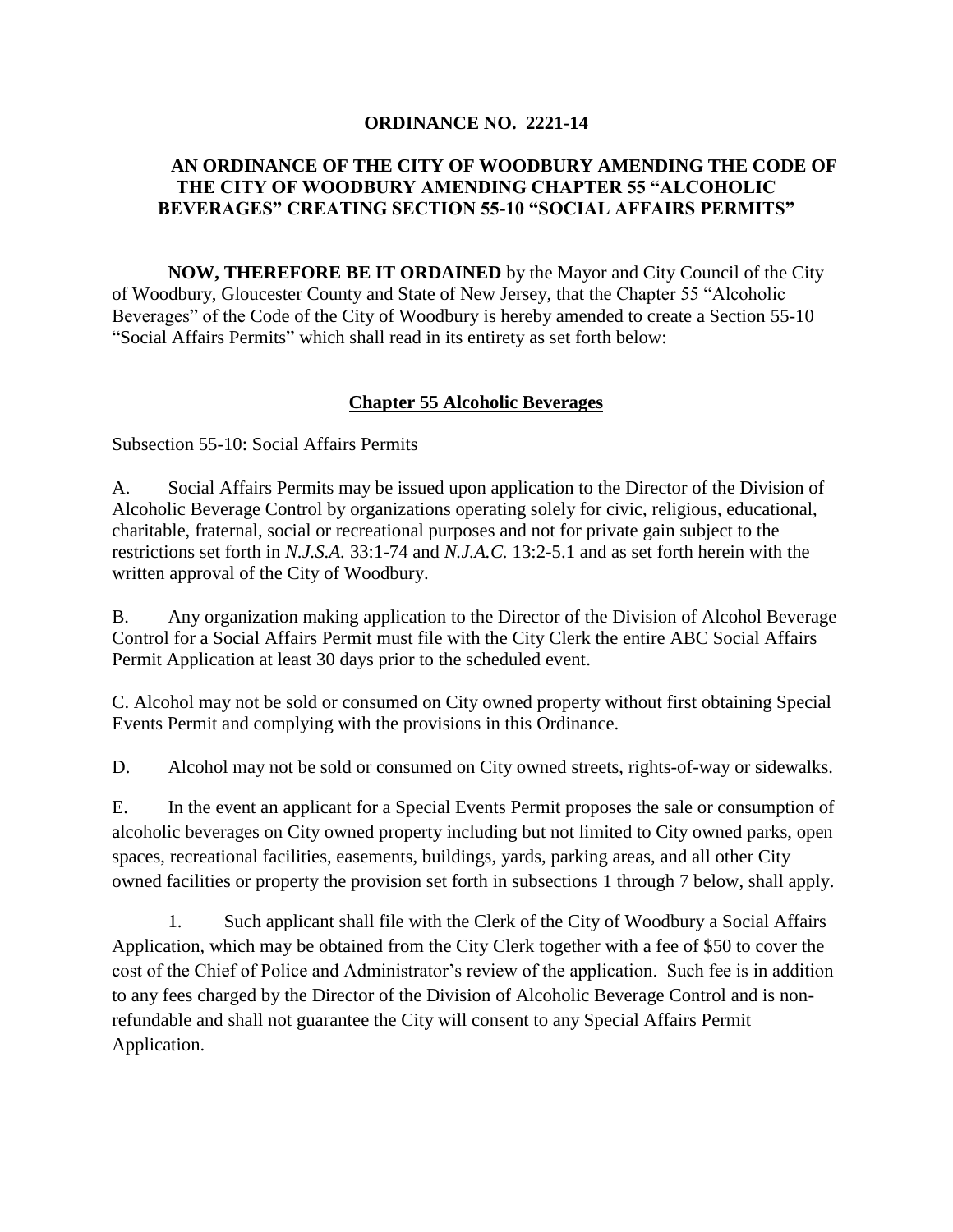2. All necessary applications shall be completed in full and filed with the City Clerk at least 30 days prior to the scheduled event.

3. Applicants proposing events involving the sale or consumption of alcoholic beverages on City owned property shall be limited to no more than five (5) events each calendar year, and the events shall in general be supportive of the City's goal of furthering its economic well-being and development.

4. The City reserves the right, at its sole discretion, to deny or rescind permission to conduct events on City property that do not appear to be compliant with the intent of this Ordinance, to at any time add or amend conditions to the use of City owned property deemed reasonably necessary, and to immediately close-down events on City owned property deemed to be willfully non-compliant. Previous non-compliance may be considered adequate reason to deny future events on public property.

5. In addition to a general liability insurance certificate that names the City of Woodbury as an "Additional Insured" and an executed "Hold Harmless" agreement with the City, the organization must purchase "Liquor Liability Insurance" (minimum liability limit \$1,000,000) to cover the event.

6. The organization must provide the name of at least one person who will be TIPS/TAMS certified and will supervise and take responsibility for all pourers/servers at the event and enforce the Dram Shop Act, assuring that no liquor will be sold to minors or to visibly intoxicated persons.

7. Alcohol may be served only in a secured area and an experienced security person must be present at any and all ingress and egress points to assure no minors enter and no alcoholic beverages are permitted to leave the secured area.

F. Social Affairs Permit Applications will be reviewed by the City of Woodbury Chief of Police and City Administrator who shall make recommendation to the City Council as to whether City Council should approve, disapprove, or approve with conditions the Social Affairs Permit Application subject to final approval by the Director of the Division of Alcoholic Beverage Control.

G. The sale of alcohol pursuant to any approved Social Affairs Permit may not commence before 9 a.m. and must cease by 11 p.m.

H. Should any section, paragraph, sentence, clause or phrase of this ordinance be declared unconstitutional or invalid for any reason, the remaining portions of this ordinance shall not be affected thereby and shall remain in full force and effect, and to that end the provisions of this ordinance are hereby declared to be severable.

I. This Ordinance shall be in full force and effective from and after its adoption and any publication as may be required by law.